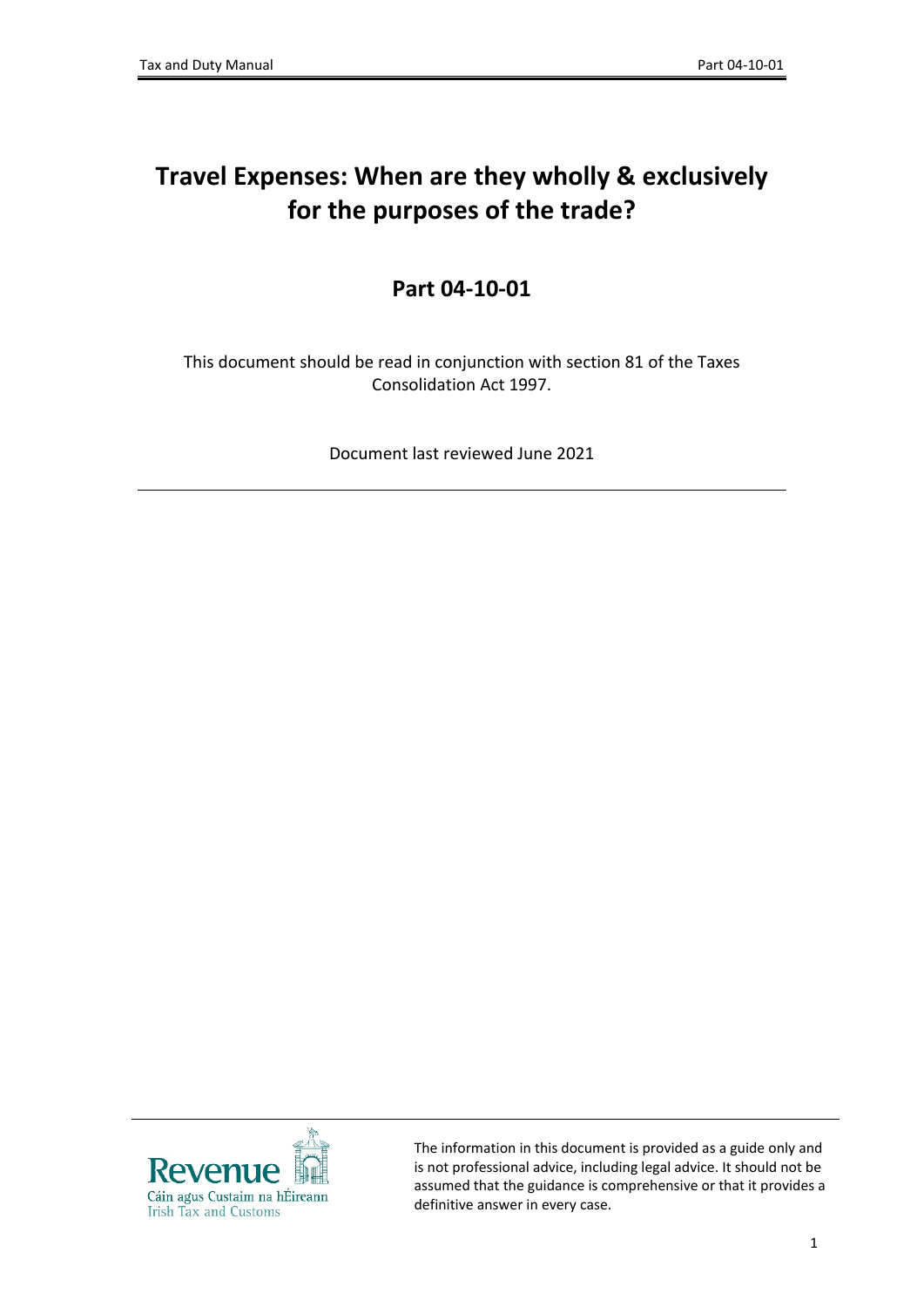### **Table of Contents**

| 4. Cars and running expenses: Apportionment of business/private use 12 |  |
|------------------------------------------------------------------------|--|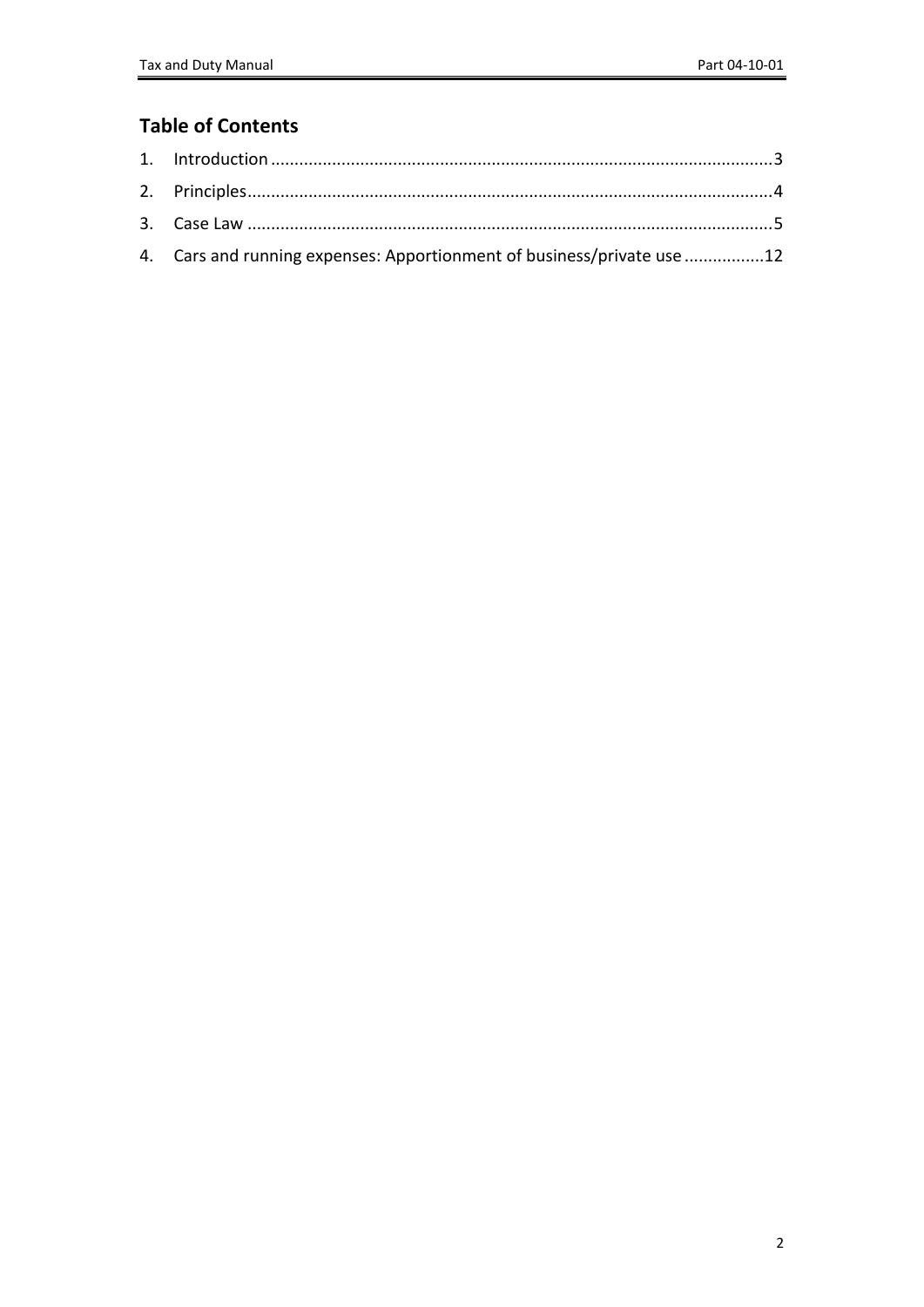### <span id="page-2-0"></span>1. Introduction

When arriving at business profits assessable to tax under Case I (trade) or Case II (profession), a taxpayer must first look to section 81 Taxes Consolidation Act 1997, as amended, to determine what expenses may or may not be deductible. While there are a number of expenses specifically disallowed by section 81, such as rent of private accommodation<sup>1</sup>, the central test of deductibility when computing assessable Case I or II profits is whether or not the expense has been "wholly and exclusively laid out or expended for the purposes of the trade or profession"<sup>2</sup>.

Despite the importance of this test, it has not often come before the Irish courts and therefore there is little guidance from Irish case law as to how this phrase should be interpreted. The UK legislation contains a similar phrase which has come before the UK Courts on many occasions, sometimes on the general meaning of wholly and exclusively for the purposes of the trade and on other occasions specifically in relation to determining whether travel expenses are deductible. The findings in those cases can be both persuasive and instructive in an Irish context.

In many cases, for convenience, sole traders will include all of their travel expenses in their business accounts and then 'add-back' a portion to remove the cost of personal usage from the computation of assessable profits<sup>3</sup>. When determining the appropriate percentage add-back for an individual taxpayer regard should be had to the principles set out below.

Employers often reimburse employees for expenses incurred wholly, exclusively and necessarily in the performance of the duties of their employment in accordance with the approved civil service rates. The reimbursement of employees in line with the civil services rates<sup>4</sup> will be accepted by Revenue as an expense incurred wholly & exclusively for the purposes of the employer's trade.

It is important to note that Revenue will not accept deductions for travel or subsistence expenses of sole traders based on the civil service rates.

Some of the cases discussed below were decided many years ago, but they describe work practices and travel patterns that have probably become less common in the intervening years. The principles from that case law are still relevant to current work practices<sup>5</sup>.

<sup>1</sup> Section 81(2)(c) Tax Consolidation Act 1997 ("TCA 1997")

<sup>2</sup> Section 81(2)(a) TCA 1997

<sup>&</sup>lt;sup>3</sup> The practice of apportioning expenses, such as those of a car which is sometimes used for business purposes and sometimes used for private purposes, was approved in Caillebotte (Inspector of Taxes) v Quinn [1975] STC 265

<sup>&</sup>lt;sup>4</sup> For details of civil service rates, see [Revenue](https://www.revenue.ie/en/employing-people/employee-expenses/travel-and-subsistence/civil-service-rates.aspx) [website](https://www.revenue.ie/en/employing-people/employee-expenses/travel-and-subsistence/civil-service-rates.aspx)

<sup>5</sup> The UK's First Tier Tribunal (the equivalent of our Appeal Commissioners) has examined a number of travel and subsistence cases in recent years. While some of them are helpful in determining how the principles apply to modern work practices, those cases are not of persuasive authority in the UK or Ireland and they do not overturn established precedents from the superior courts. Where the findings of the FTT appear at odds with an established precedent, officers should follow the principles, based on decisions of the superior courts, set out in this manual.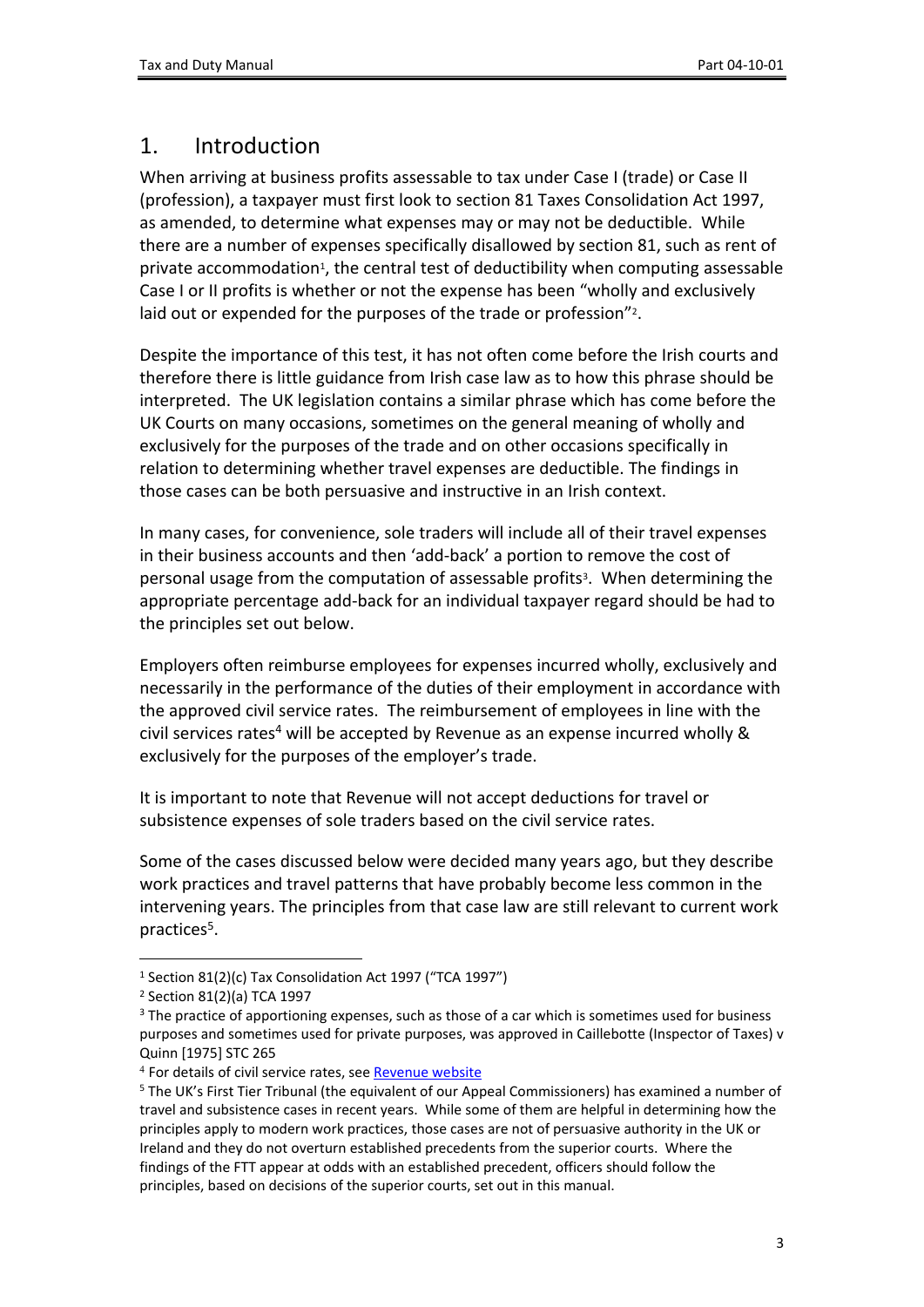### <span id="page-3-0"></span>2. Principles

- There is no requirement that the expense is **necessarily** incurred, for the purpose of the trade or otherwise. The necessity is irrelevant once the expense is incurred in furtherance of the trade<sup>6</sup>.
- One must look at the purpose of the expense (whether stated or subconscious) and not just its effects<sup>7</sup>.
- As a general rule, travel between home and work, even if some work is carried on at home, always carries the purpose of getting home – it facilitates living away from work<sup>8</sup>. The duality of purpose renders the expense non-deductible.
- So-called 'itinerant' traders are an exception to the general rule that travel between home and work is incurred by the decision to live away from work. Home, for such traders, is the only place new customers can contact them, where they store their tools etc. Therefore, they go home to look for new work<sup>9</sup>. In these instances, getting home is an effect and not a purpose of the journey.
- It is not necessary to determine where a trade is carried on, or to establish a 'base of operations'. Travel between a home office and a main 'base of operation' will not necessarily be deductible. One must look solely to the statutory test, the main focus of which is the purpose for which the expenditure was incurred<sup>10</sup>.
- There is a distinction between "travelling **in the course of** a business and travelling **to get to** the place where the business is carried on"<sup>11</sup> .

<sup>6</sup> Bentley, Stokes and Lowless v Beeson [1952] 33 TC 491, confirmed in Mallalieu v Drummond [1983] STC 665

<sup>7</sup> Bentleys, Stokes & Lowless v Beeson 1952, confirmed in Mallalieu v Drummond 1983

<sup>8</sup> Newsom v Robertson [1953] Ch 7, Jackman v Powell [2004] STC 645

<sup>9</sup> Horton v Young [1972] CH 157, Jackman v Powell 2004

<sup>10</sup> Samadian v HMRC [2014] UKUT 0013 (TCC), Sargent v Barnes [1978] 33 TC 491, Jackman v Powell 2004

<sup>11</sup> Samadian v HMRC 2014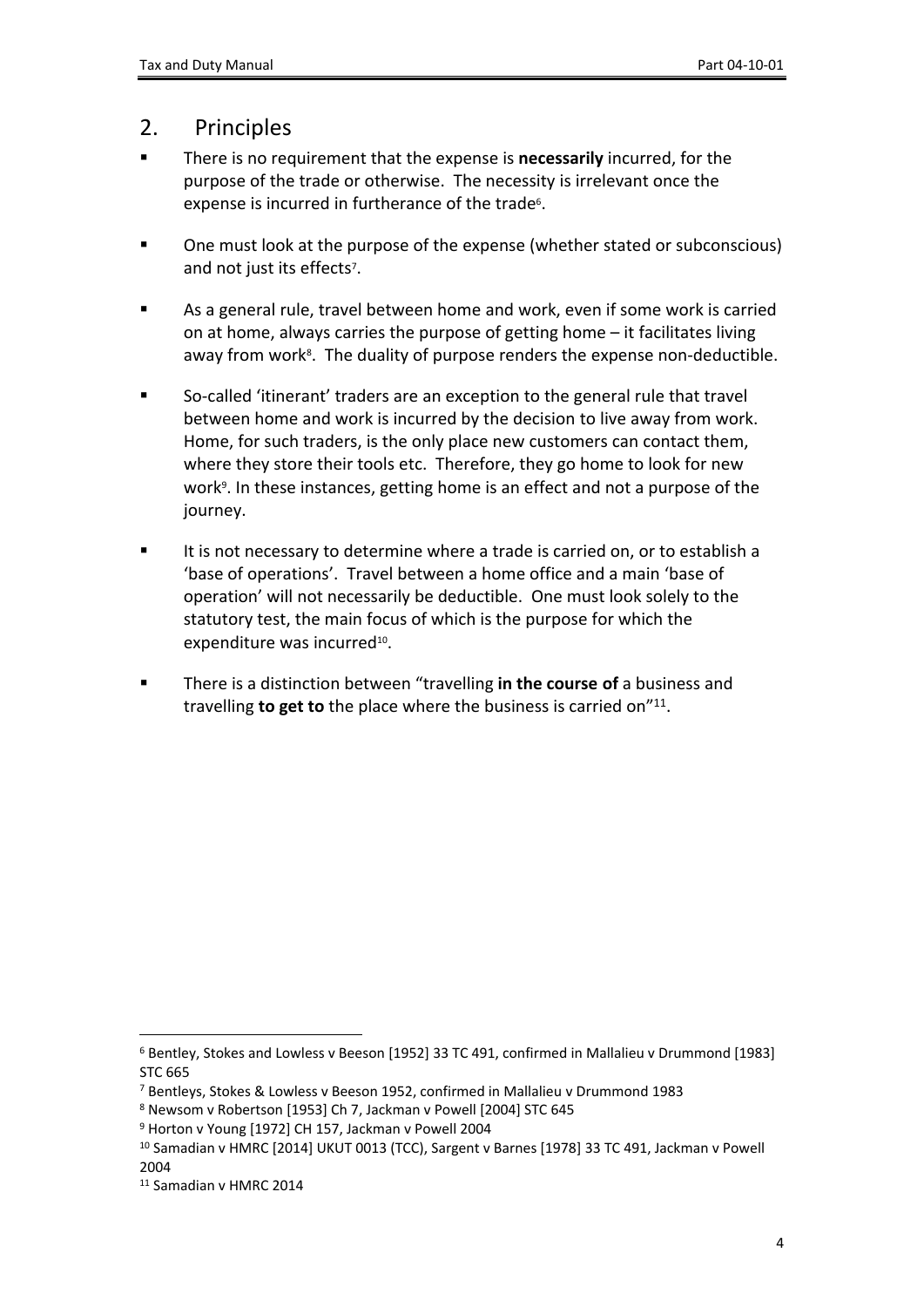# <span id="page-4-0"></span>3. Case Law

### **MacAonghusa (Inspector of Taxes) v Ringmahon Company Ltd [1999] IEHC 48**

This is a leading Irish case that has examined the issue of whether expenses have been wholly and exclusively incurred for the purposes of the trade. While it was looking at specific elements of deductibility, there are some aspects of the ruling worth noting when looking at whether expenses are "wholly and exclusively laid out or expended for the purposes of the trade or profession".

Budd J, in the High Court, cited with approval Millett L.J's summary of the principles involved from Vodafone Cellular Limited and Ors v Shaw (Inspector of Taxes) [1997] STC 734:

"The leading modern cases on the application of the exclusively test are Mallalieu v Drummond... and MacKinlay (Inspector of Taxes) v Arthur Young McClelland Moores & Co [1989] STC 898. From these cases the following propositions may be derived.

- 1. The words for the purposes of the trade mean to serve the purposes of the trade. They do not mean for the purposes of the taxpayer but for the purposes of the trade, which is a different concept. A fortiori they do not mean for the benefit of the taxpayer.
- 2. To ascertain whether the payment was made for the purposes of the taxpayer's trade it is necessary to discover his object in making the payment. Save in obvious cases which speak for themselves, this involves an inquiry into the taxpayer's subjective intentions at the time of the payment.
- 3. The object of the taxpayer in making the payment must be distinguished from the effect of the payment. A payment may be made exclusively for the purposes of the trade even though it also secures a private benefit. This will be the case if the securing of the private benefit was not the object of the payment but merely a consequential and incidental effect of the payment.
- 4. Although the taxpayer's subjective intentions are determinative, these are not limited to the conscious motives which were in his mind at the time of the payment. Some consequences are so inevitably and inextricably involved in the payment that unless merely incidental they must be taken to be a purpose for which the payment was made."

Geoghegan J, in the Supreme Court, noted that Budd J had given an accurate and exhaustive review of the relevant UK judgments.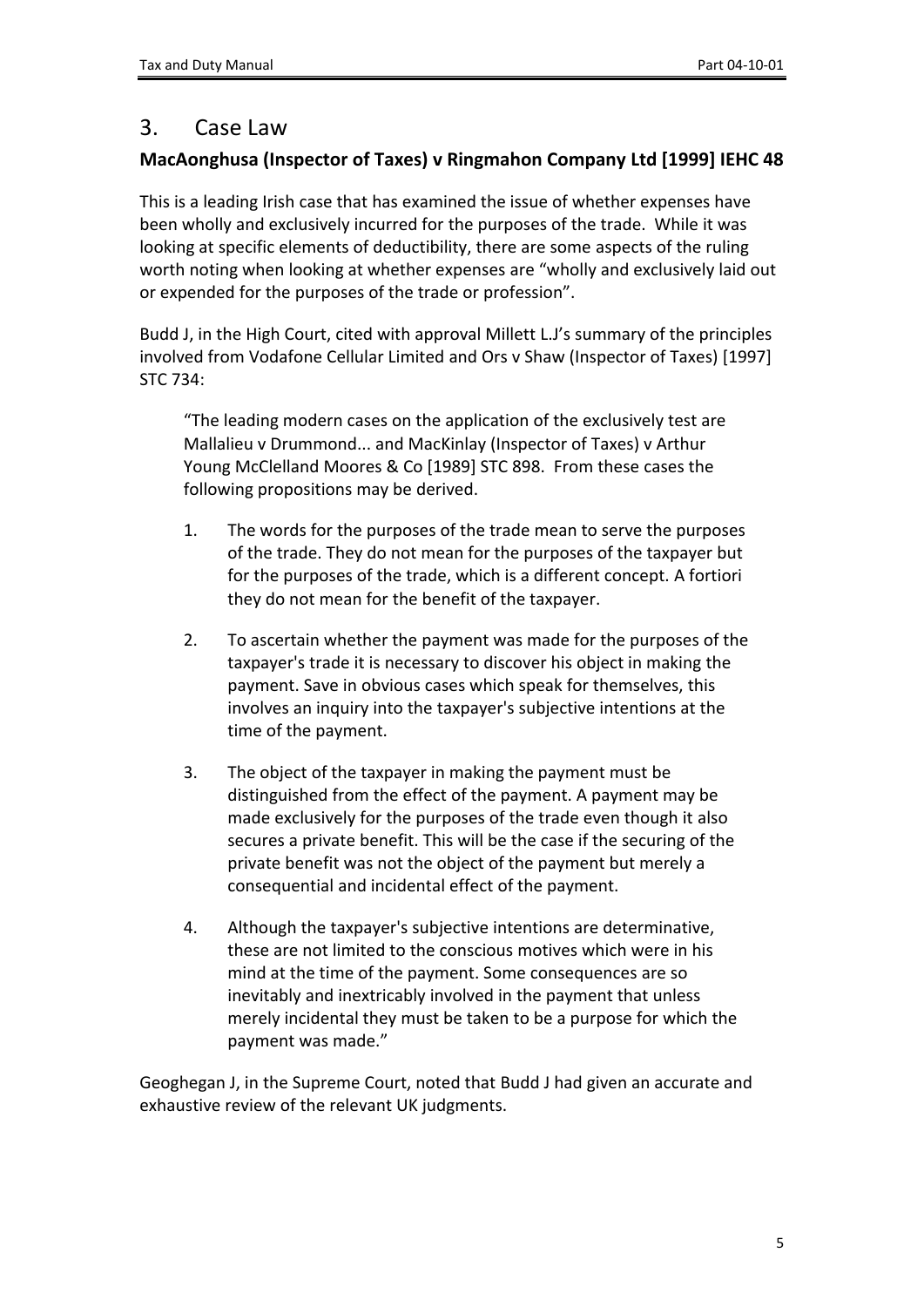The Irish Courts' approval of these principles is relevant when considering the findings of the UK courts, a chronological analysis of the most relevant of which follows.

#### **Newsom v Robertson (Inspector of Taxes) [1953]Ch 7**

This case considered the situation of a barrister, Mr Newsom, whose chambers were in London but who lived in Whipsnade, which is some distance from London. Mr Newsom had a fully stocked library in his home and during the vacation period, even though his London chambers remained open, he had papers sent to him at his home. It was not disputed that he worked from his home. The issue was whether or not the expense of journeys from his home to London, either to attend court or his chambers, was wholly and exclusively for the purposes of his profession.

The High Court held that Mr Newsom:

"… had chosen to live at Whipsnade because he liked living in the country and wished to enjoy its amenities. On any view, therefore, travelling between Whipsnade and [his chambers] was due partly to the calls of his profession and partly to the requirements of his existence as a person with a wife and family and a home. It followed that the expenses of that travelling were not incurred wholly and exclusively for the purposes of his profession."

The Court of Appeal decided:

"Mr Newsom's purpose in making the journeys was to get home in the evenings or at weekends. The fact that he intended to do professional work when he got there, and did so, does not makes this even a subsidiary 'purpose'…" Sommervell LJ

The Court further held that:

"… it cannot be said even of the morning journey to work that it is undertaken in order to enable the traveller to exercise his profession; it is undertaken for the purpose of neutralizing the effect of his departure from his place of business, for private purposes, on the previous evening. In other words, the object of both journeys, both morning and evening, is not to enable a man to do his work but to live away from it" Romer LJ.

It was found that Mr Newsom carried out his profession in his chambers in London. The fact that he had a law library in his home, for which he was entitled to claim tax deductions, did not change the purpose of his journeys between London and Whipsnade.

"Even busy barristers occasionally have an evening free from legal labour, and I feel sure that if Mr Newsom were lucky enough to have one he would not remain in London on the ground that there was no work to take him to Whipsnade." Romer LJ.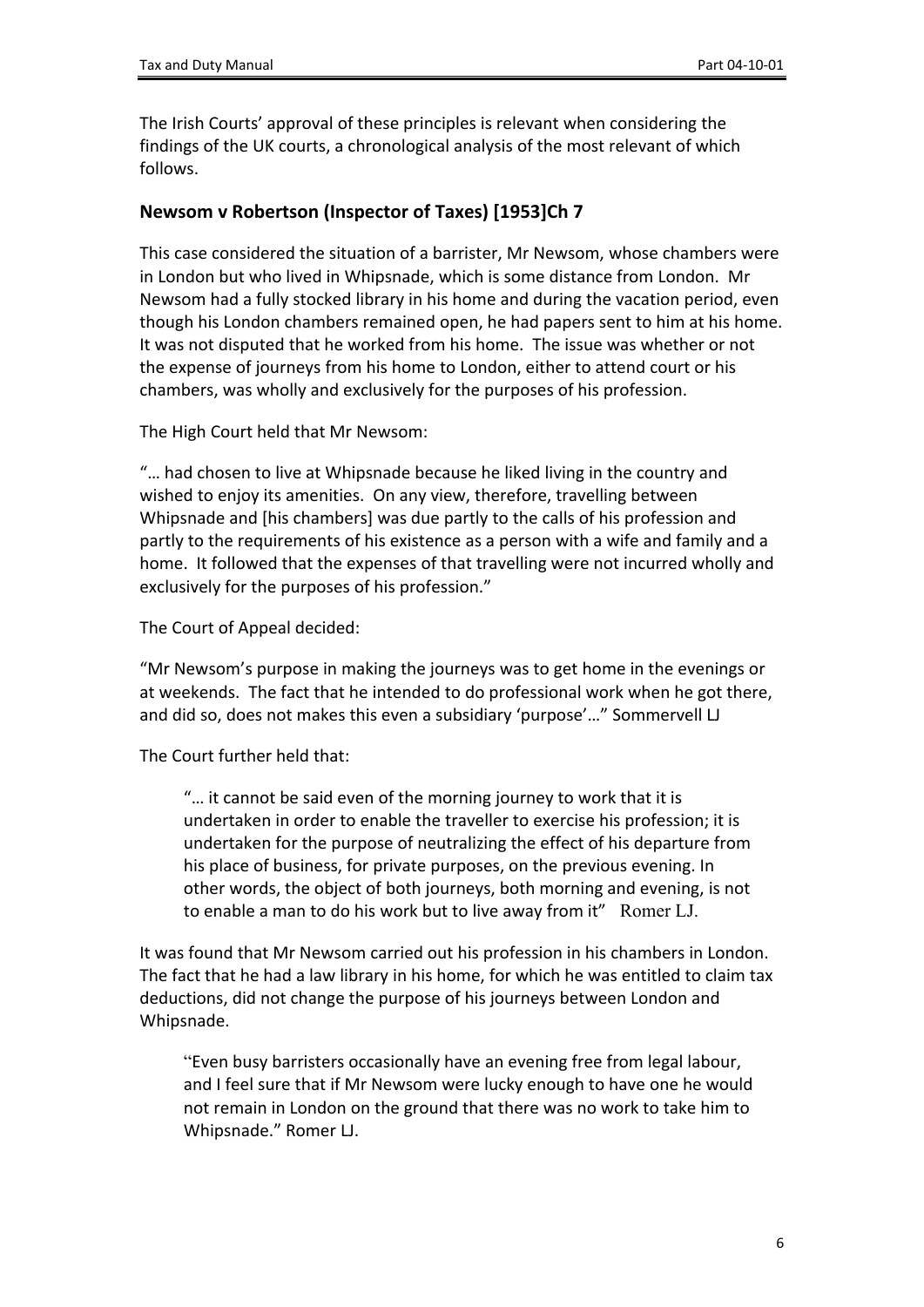This is an important case in illustrating that the mere fact that some work is carried on from home does not mean that the journeys to that location are undertaken wholly and exclusively for the purposes of the trade or profession.

#### **Horton v Young (Inspector of Taxes) [1972] CH 157**

This case considered the situation of a self-employed bricklayer, Mr Horton, who was the leader of a bricklaying team of three men with no yard or other business premises. He worked at a number of different sites during the year in question, at distances of between 5 and 55 miles from his home. The main contractor for whom he worked would visit Mr Horton at his home to agree the details of each job – the site and the rate of pay.

It was found in the High Court that:

"Where a person had no fixed place at which he carried on his trade, but moved continually from one place of work to another so that his trade was of an itinerant nature, the travelling expenses of that person between his home and the places where from time to time he happened to be exercising his trade would normally be 'wholly and exclusively laid out or expended for the purposes of [his] trade' … for where a peripatetic occupation was concerned it could not normally be said that such travel expenses were, as in the case of a self-employed person who travelled from his home to the base from which he carried on his trade, incurred for the purposes of living away from his work."

In distinguishing these facts from those in Newsom, Denning LJ in the Court of Appeal said:

"On the finding of the Commissioners there is only one reasonable inference to draw from the primary facts. It is that Mr Horton's house at Eastbourne was the locus in quo of the trade, from which it radiated as a centre. He went from it to the surrounding sites according as his work demanded."

In recognising the difficulty in distinguishing between 'itinerant' traders and persons such as Mr Newsom it was noted by Stamp LJ that each case had to be examined on its own facts and decided by reference to the statutory criteria.

The principle was clarified by Brightman J, in the High Court, when addressing an argument put forward in the case:

"The example given in argument was a commercial traveller who has a home in London but whose operational area is confined to Cornwall. I can quite see that in such a case the cost of travelling between London and the borders of the Duchy would not be money wholly and exclusively laid out or expended for the purposes of that commercial traveller's business."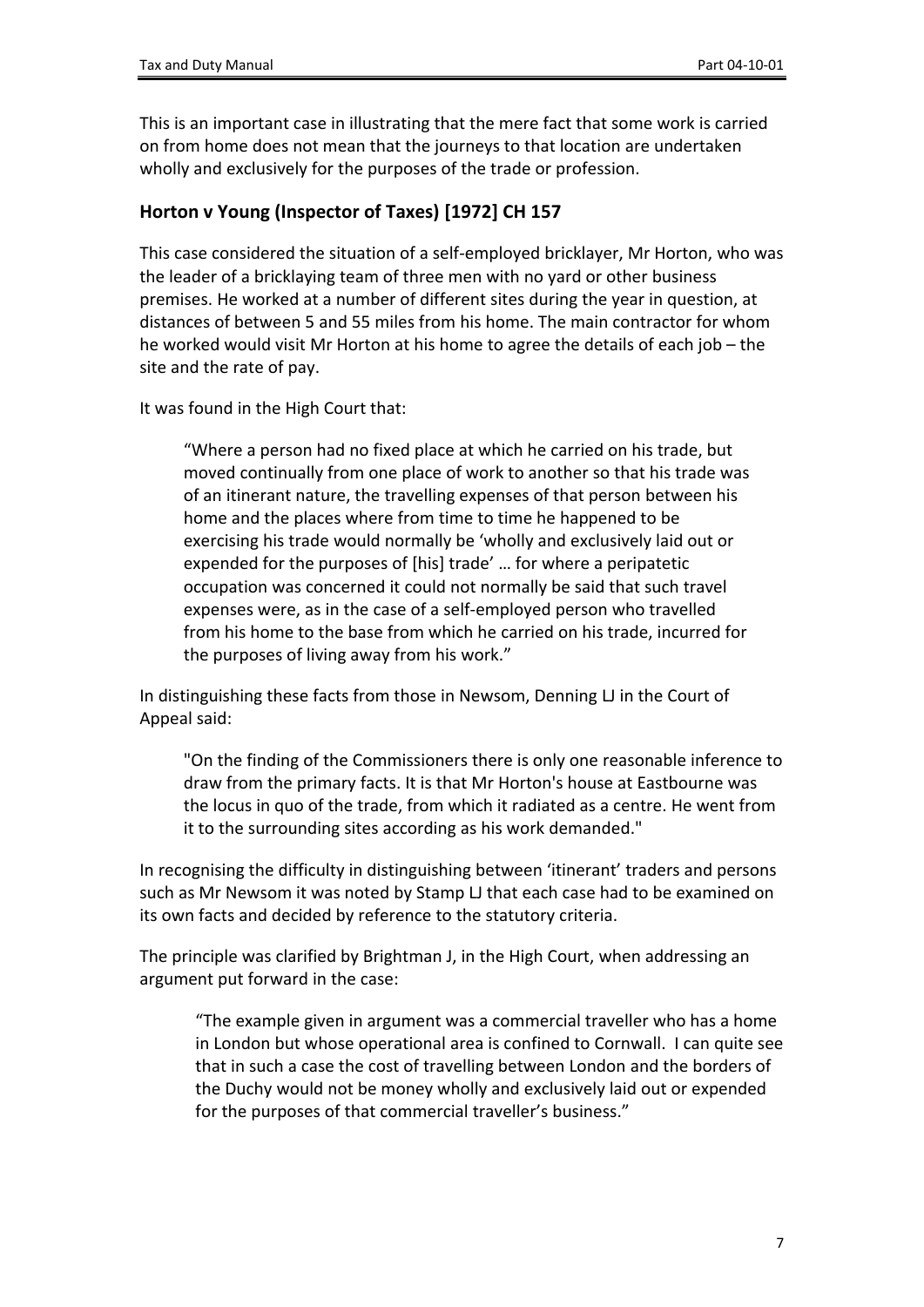The general proposition that the place or places at which a man carries out the work he has contracted for must necessarily be his place or places of business was rejected.

#### **Sargent (inspector of Taxes) v Barnes [1978] 33 TC 491**

This case considered the situation of a dentist who made a slight detour on the journey from his home to his surgery each day to visit a laboratory to order / collect dentures. There was no argument as to the fact that the laboratory was a proper adjunct of the practice, that the work done there was exclusively referable to the practice, nor was there any argument as to the necessity of the journey between the laboratory and the practice. The issue was whether or not the cost of travelling between the laboratory and the surgery was incurred wholly and exclusively for the purposes of the profession.

Oliver J noted that an important issue here was whether the dentist carried on his profession in his surgery or also in the laboratory. The key issue here was where the day's work began. He gave the example of a barrister whose

"…day's work may begin in the early morning when he gets up very early to read papers for an urgent conference, or when he prepares a case on the train journey to London. But that does not enable him to claim his railway ticket as a deductible expense."

He concluded that Mr Barnes' profession was not being carried on in two places and therefore no travel expense in getting from Mr Barnes' home to his practice, even if there was a pause for a business purpose, were wholly and exclusively incurred for the purposes of the trade.

Oliver J found that:

"What the Court is concerned with is not simply why he took a particular route… but why the taxpayer incurred the expense of the petrol, oil, wear and tear and depreciation in relation to this particular journey… The fact that the journey served a purpose of enabling him to stop at an intermediate point to carry out there an activity exclusively referable to the business cannot, I think, convert a dual purpose into a single purpose."

#### **Mallalieu v Drummond (Inspector of Taxes) [1983] STC 665**

This case considered whether a barrister who went to Marks & Spencer and bought clothes specifically to wear in court, given her wardrobe did not contain appropriate garments, was entitled to expenses associated with cleaning and renewing the clothes. Ms Mallalieu wore the clothes to and from work and also on occasions remained in them after her work was completed. The issue was whether expenditure on the clothing was wholly and exclusively for the purposes of the trade.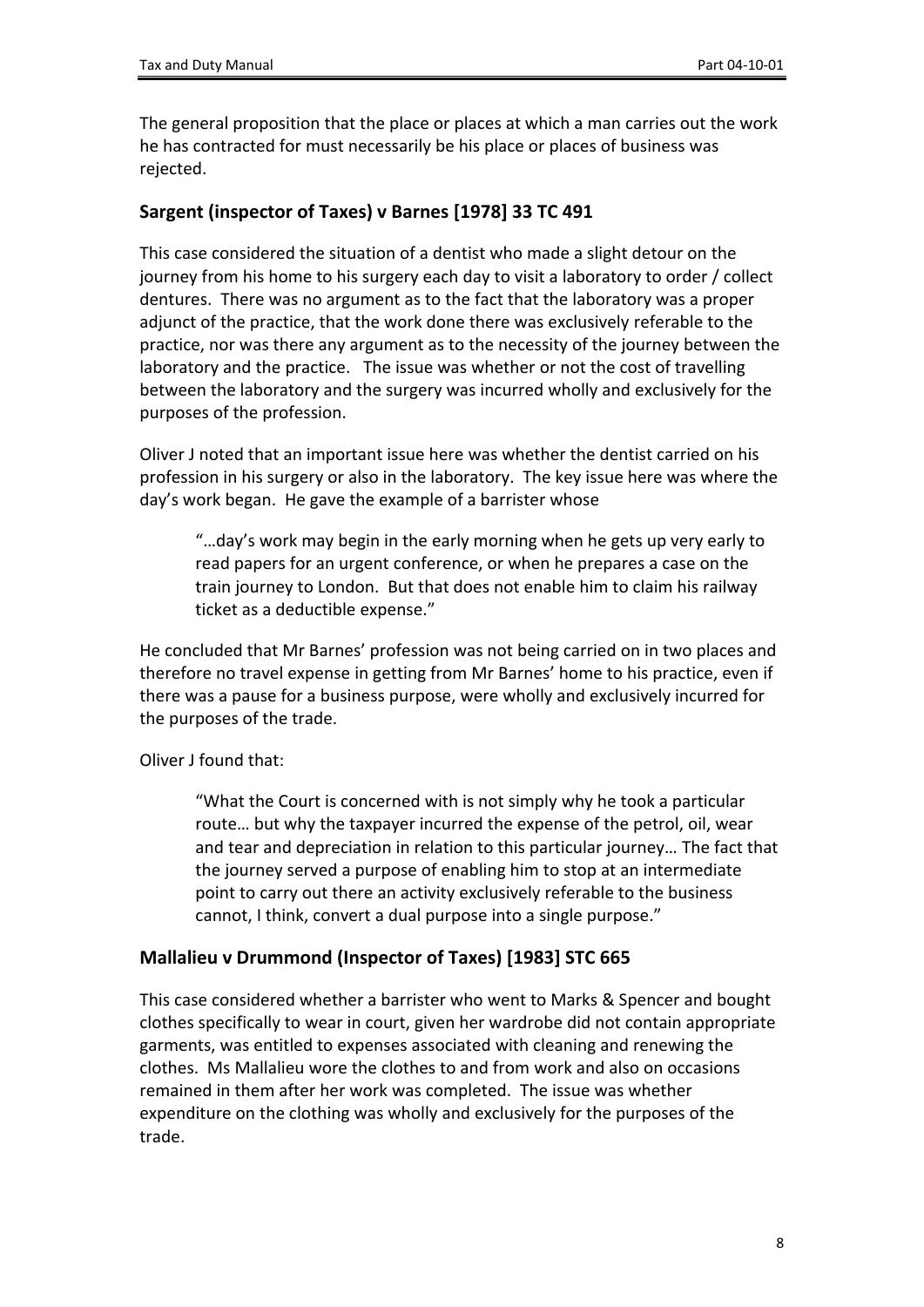It was found that while it may have been necessary for her to incur the expenditure, and while her conscious motive may have been to put her in a position to practise her profession, she also had the sub-conscious object of wearing clothes for the preservation of warmth and decency. Lord Brightman rejected the notion that "the object of the taxpayer should be limited to the particular conscious motive in mind at the moment of expenditure".

#### **Jackman (Inspector of Taxes) v Powell [2004] STC 645**

This case considered the situation of a self-employed milkman<sup>12</sup>. Mr Powell travelled from his home to a dairy depot 26 miles away each day. While the dairy sent invoices to Mr Powell's home address and Mr Powell issued invoices to his customers in his home address, there were significant links with the dairy depot. These links were such that in essence Mr Powell operated from the depot.

In distinguishing this from the case of Mr Horton, Lewison J identified the fact that Mr Horton would be actually laying bricks at numerous and various building sites, the location of which was unpredictable, as of importance. Mr Horton travelled 'according as his work demanded' whereas Mr Powell had an element of predictability in his travel. Lewison J also stressed that it is not necessary under law to identify a base of trading operations when determining whether such travel expenses are wholly and exclusively laid out for the purposes of the trade – instead, one must look at the facts of each case and it must turn on its own facts.

"…in deriving the principle that it is necessary to define the base of the trading operation … the Special Commissioner did err in law. It is not in all cases necessary to do that, and it was only Denning LJ who elevated that into a test. The test remains the statutory test and, as Oliver J pointed out in Sargent… [ <sup>13</sup>]:

'the statute here lays down a test in express terms, and although analogies and examples may be useful guides the propounding of general propositions which involve the use of analogous, but not precisely equivalent, terms can lead to confusion. In the ultimate analysis, the court has simply to look at the facts of the case before it and apply to those facts the statutory formula.'"

Lewison J further noted that this case was analogous to that of the fictional commercial traveller discussed by Brightman J when looking at the case of Mr Horton. The principle being applied was that travel between Mr Powell's home and the depot facilitated him living away from work regardless of the fact that certain aspects of his work were carried on in his home.

 $12$  Consideration was not given as to whether the individual was self-employed or an employee.

<sup>13</sup> Sargent (inspector of Taxes) v Barnes [1978] STC 322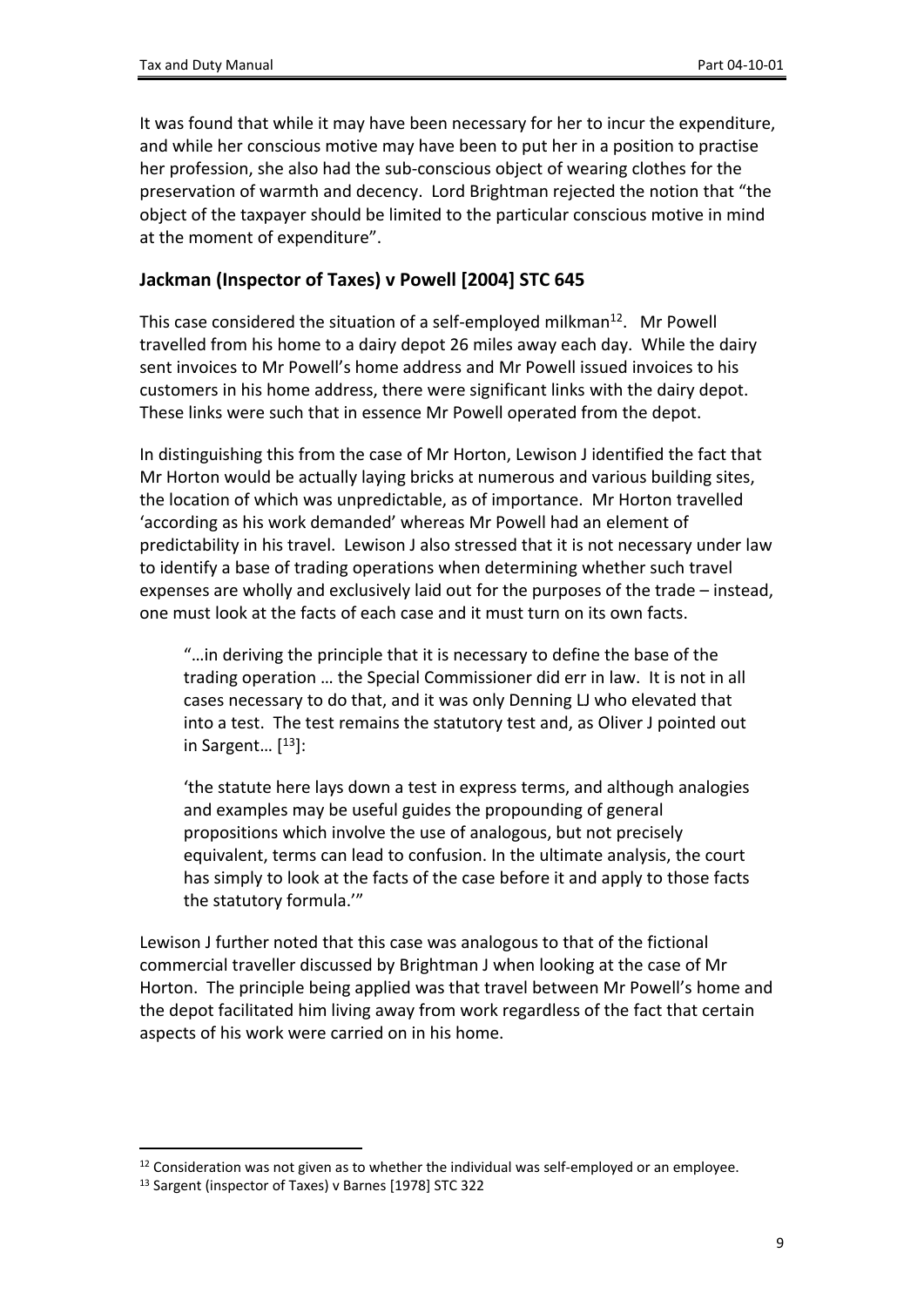#### **Dr Samad Samadian v HMRC [2014] UKUT 0013 (TCC)**

This case concerned a doctor who had both an employment with the NHS and a private practice. Dr Samadian's employment was split between two public hospitals while his private practice was carried out in two private hospitals and at the homes of certain private patients. In addition, he had a home office where he managed the files of his private patients, amongst other things.

Dr Samadian, applying the ratio of Horton on the basis that his home was the main base of operations for his private practice, claimed deductions for expenses of travel:

- between the private hospitals (accepted by HMRC)
- between his home / private hospitals and patients' homes (accepted by HMRC)
- $\bullet$  between his home and the private hospitals<sup>14</sup>

As a matter of fact, the First Tier Tribunal determined that Dr Samadian had "a place of business at his home, where he carried out part of the professional work necessary to his overall professional practice as well as the majority of the administration work related to it". However, Sales J, in the Upper Tribunal, distinguished this case from that of Mr Horton on the basis that:

"Unlike Mr Horton, [Dr Samadian] has had a pattern of regular and predictable attendance at specific locations other than his home in order to perform significant professional functions as a clinician. He has negotiated an entitlement to avail himself of the facilities at those locations on a regular basis for the purposes of his business. His presence at [the private hospitals] was undoubtedly 'temporary and transient' in the sense that he has only occupied consulting rooms or attended on ward rounds for comparatively short periods of time and without having any permanent base – he has never had a permanent office at either hospital with his 'name on the door', so to speak. However, his attendance at both locations has involved significant performance of professional functions of his clinical work (consulting with and treating patients) and has followed a pattern which, although it has changed from time to time, has been generally fixed and predictable. It is this pattern of regular and predictable attendance to carry out significant professional functions as more than just a visitor which, in our view, constitutes both [private hospitals] as 'places of business' from which he has been carrying on his profession throughout and accordingly negates any suggestion that his profession is 'itinerant' (or entirely "home based") within the ratio of Horton as properly understood."

<sup>&</sup>lt;sup>14</sup> Dr Samadian also sought a deduction for expenses of travel between the public hospitals where he carried out his employment and the private hospitals. This was disallowed on the basis that such expenditure was incurred for the purpose of enabling Dr Samadian to keep up his employment alongside his private practice.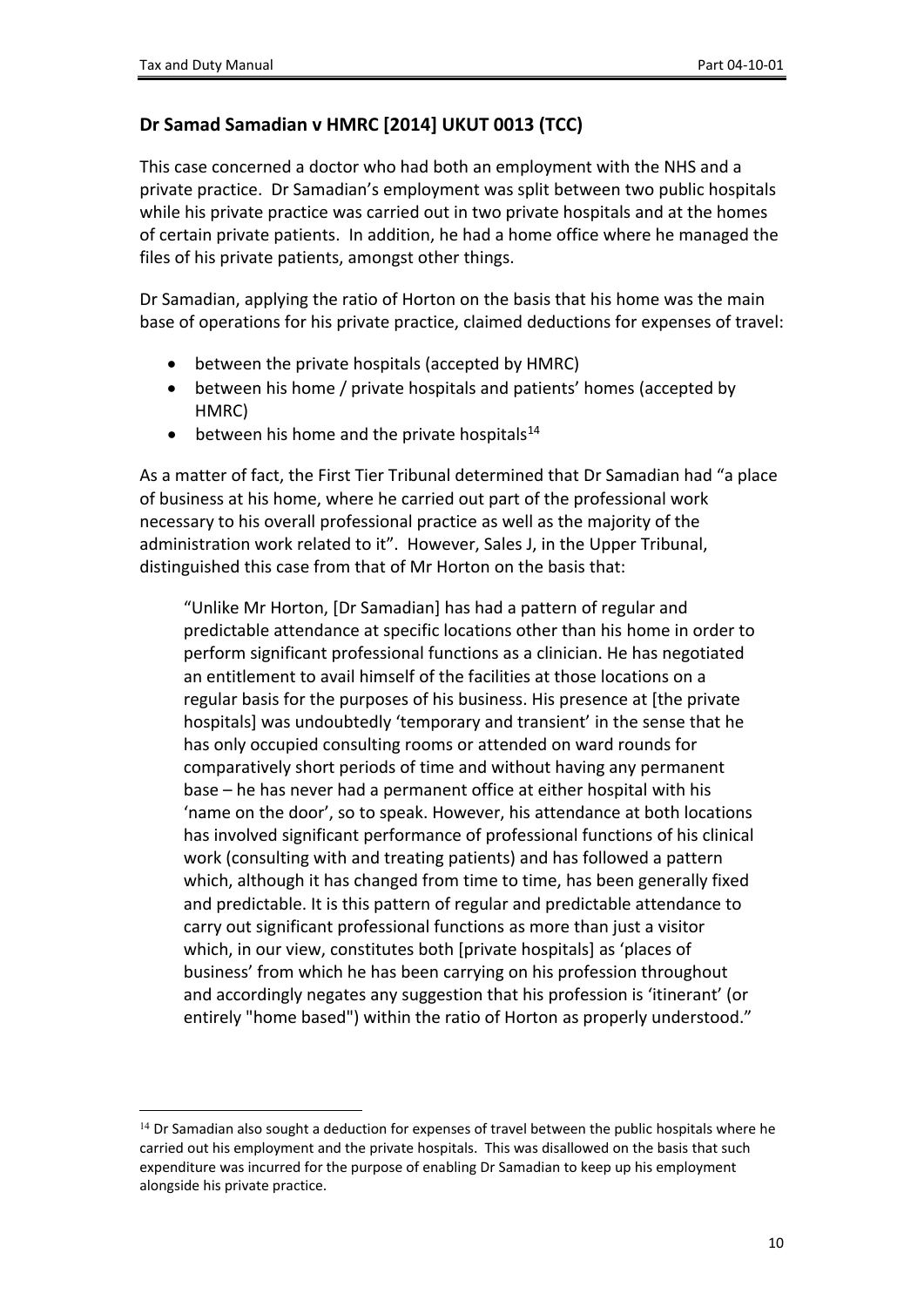Dr Samadian's case was closer to that of Mr Newsom, who had two places of business, one of which was in his home. However, as with Mr Newsom, the fact that Dr Samadian was travelling between two places of business:

"does not necessarily mean that his travel expenses to and from his home are deductible. The fact remains that the statutory test, when interpreted in line with Mallalieu, sets a very high bar for deductibility of travel involving a taxpayer's home. The only reported case of the higher courts in which this bar has been cleared is Horton, and we consider the present case falls short of Horton…"

Therefore, in general, any journey back to Dr Samadian's home would have a nonbusiness motive. However, Sales J noted that if Dr Samadian was carrying out his profession in one of the private hospitals when he realised that he needed to return to his home office to retrieve a patient's file, then that journey would be wholly and exclusively for the purposes of his profession.